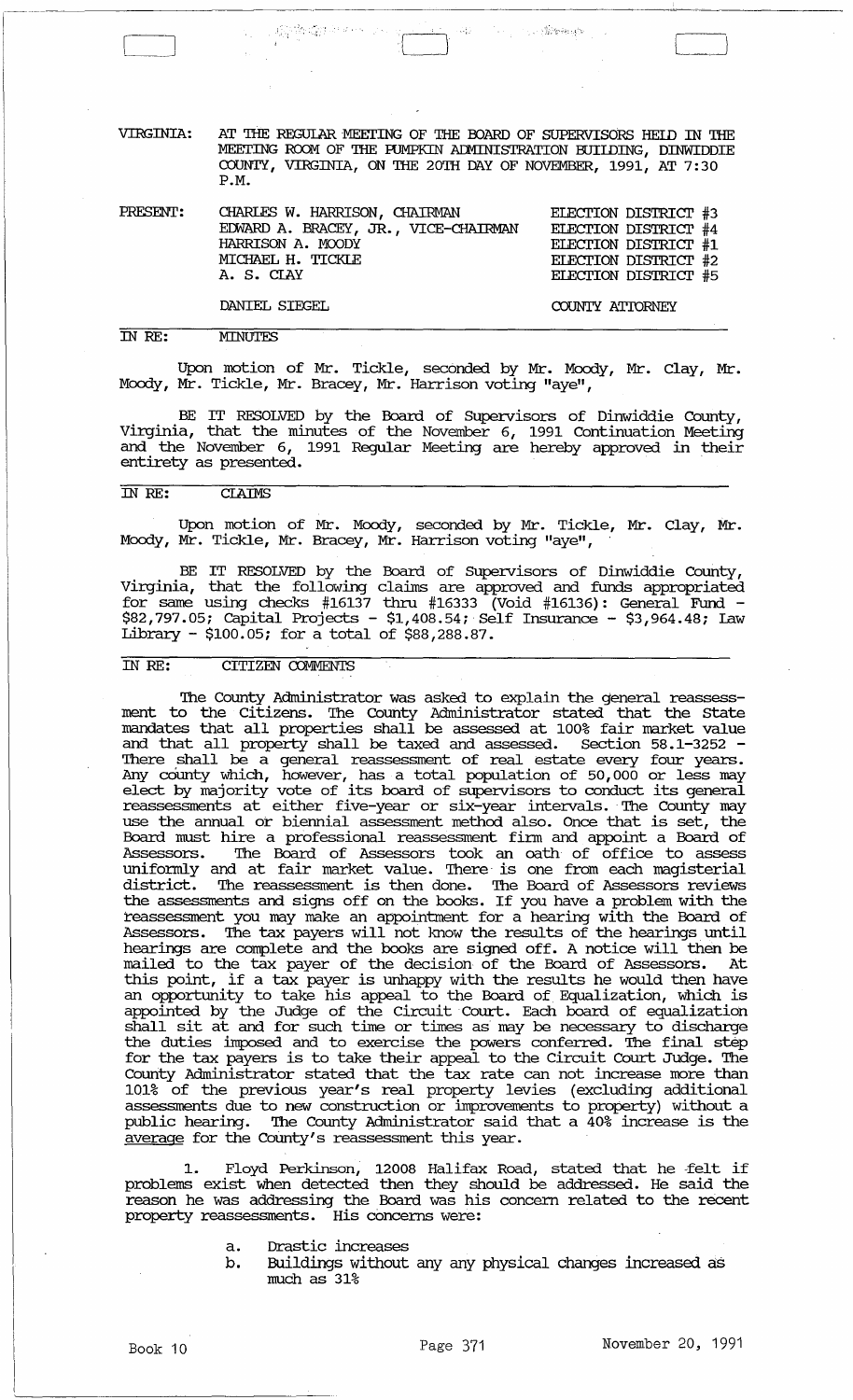- c. Dwelling sites increased 140%
- Nonproductive land increased as much as 471%

e. Inconsistencies in applying land and building values - four property owners joined on the back side - west, east, north, south, the range of the land nonproductive, same make-up, same vegetation - weeds, grass, fruit sage, whatever you find under rural power lines, the values ranged from \$50 to \$1,000 per acre.

Some examples he gave for the inequity: Personally observed the Board of Assessors, in a van, when they approached his property. They rode thru the circle drive and never exited the vehicle. They proceeded down the road and into another piece of property and did the same. thing. At neither dwelling did they exit the vehicle; how can you say they did a good job, based on that?

Mr. Perkinson stated that he knew of the appeals procedure, however, the buck stops with the Board of supervisors. The Board of SUpervisors appointed the Board of Assessors, hired Blue Ridge Appraisal Company, and he stated he sees the Board of Assessors as an advisory committee. It is the duty of you, the Board of Supervisors to see that everyone is treated the same, get rid of the inconsistencies and apply a tax rate that is reasonable and fair to all.

The Chairman asked the Commissioner of the Revenue to explain to Mr. Perkinson what control the Board has over the reassessment.

The Commissioner of the Revenue stated, "first of all, I have no control over the reassessment, I have nothing to do with it." My official duties start when the reassessment books are handed to me. She asked the Chairman, what exactly he was speaking of.

The Chairman said that Mr. Perkinson stated that the "buck stops with us", he said he knew that the tax rate does, but the reassessment is controlled by the State Code.

Mr. Perkinson stated that was what he was referring to. He said he felt it is the Board's responsibility in the end results, bottom line, to apply and tax the citizens of this ·county in a means which is reasonable and fair.

2. Margie Ingram, 8321 Brills Road, McKenney, Virginia, stated as a concerned citizen she had several concerns:

a. What happened to E911?

Wants to know what has happened to education? Read recently that private schools are way ahead of public schools in everything except sports.<br>C

Why are there so many County vehicles on the road? Is it cheaper to pay mileage instead?

d. Why does the County have to hire consultants to do the jobs of the employees? When the employees were hired they weren't promised a bed of roses, they weren't promised anything - so if they can't do the job get rid of them.

Tax bills - the bills need to be itemized so the tax payer can tell exactly what they are being taxed on.

f. Travel request by the County Administrator - why does the County have to train an employee for a job he is supposed to already know how to do?

Ms. Ingram said the County just needs to use good old connnon sense before any money is spent.

3. Mr. *Ray* Hanks, Chainnan, Dinwiddie COunty School Board, told the Board that the School Board had budgeted for the removal of five tanks. But on-going expenditures connected with the gasoline spill at the Maintenance Shop behind. Dinwiddie Elementary and the recent developments at Midway Elementary made them feel that the Board should be kept abreast of these expenditures, which have not been included in the 91-92 budget. He said the School Board would need an additional \$39,092.00 for the expenditures at the Maintenance Shop and the Midway Elementary School expenditures are unknown at this time. They, therefore, wanted to keep the Board infonned of the situation.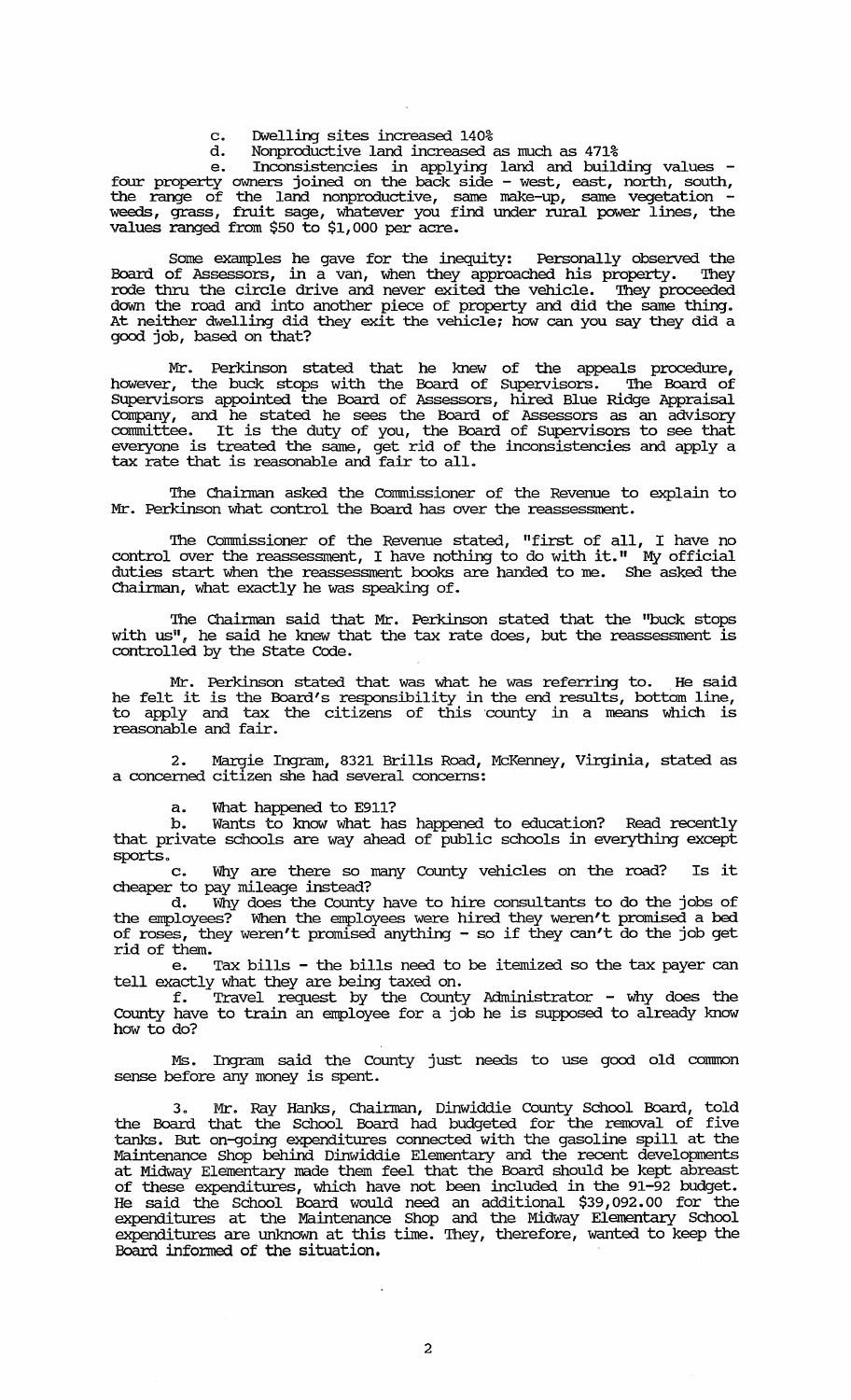Dr. Vaughn stated that it had been recommended that all tanks underground be removed and placed. above ground, surrounded by a catch basin that would hold the amount of fuel: in the tank, so that if it does spring a leak it would be self contained.

*r::'.:* \\_ it \_,": , ',", ",.

/'

Mr. Bracey asked for an estimated cost on getting all of the tanks above the ground for budget time.

Anne Scarborough said she had recently read in the newspaper that the School Board was to receive \$56,000 in funds not expected for this year. If the funds do come in to the school Board she asked Dr. Vaughn if they would be returned to the general fund if the Board of Supervisors advanced the additional funds needed for the gas spill clean-up? will the citizens know if the School Board does receive the funds.

Dr. Vaughn said he couldn't count on the funds until they actually came in and that the School Board would have to come, before the Board for authorization to expend the funds.

4. Margaret Spivey asked the Board if they would explain if the state ordered a reassessment would it cause the taxes to double every six years as it did this year; and who says what the land is worth?

The Chairman stated that the land had to be reassessed.

The County Administrator stated that at this time there was no way to detennine what the tax rate will be. He said the tax assessment may have increased dramatically but if it went up, the law provided for the tax rate to be adjusted to compensate for that. It is called truth in taxation. Once the tax base is set, then the Board of Supervisors comes back and looks at the those values of the properties and at that point the tax rate cannot be brought above 101% of the revenues collected from the last time taxes were set; without a public hearing. The County cannot experience more than a 1% windfall from any tax reassessment in any case without bringing it to a public hearing.

5. David Hale, 1303 SUtherland Road, Church Road, stated his concern with the reassessment was the elderly people who now live on a fixed income. What is going to happen to them and what is going to happen to me when I become of a retirement age?

6. Rick Fisher, 5002 Glendale Ave., Dinwiddie Gardens, asked if the Board of Supervisors could decline the reassessment? .

'!he County Attorney stated that the State ordered the reassessment and there was nothing the County could do because it has been six years since the last reassessment. The State has penalties if the County does not have a reassessment every six years.

Mr. Fisher asked if the Board has to accept the reassessment? The County Attorney stated that the County has nothing to do with the reassessment. It is not presented for their approval. '!he Board only sets the rate for taxation. Mr. Fisher said he hoped that we would see a tremendous reduction in the' tax rate especially for the elderly and also a reduction in the personal property tax rate, because it is one of the highest in the State.

The County Administrator stated that he would like to make one point. '!here are some provisions in the County's tax codes and in the local codes for some exemptions for seniors. He asked the commissioner of Revenue to confirm this.

The Commissioner of Revenue told the citizens that an ordinance for a tax relief for the elderly over the age of 65 had been adopted by the County. Also, any person permanently or totally disabled under the age of 65 could receive tax relief in the County. A person must have an income of no greater than \$23,000 a year; their personal assets cannot exceed \$55,000 exclusive of one-acre and house site. If you can meet that criteria, you can'qualify for tax relief for the elderly. Filing must be done February 1st to May 1st annually for the tax relief.

The Commissioner of Revenue also told the citizens that for farm land or larger properties that the County has a land-use property for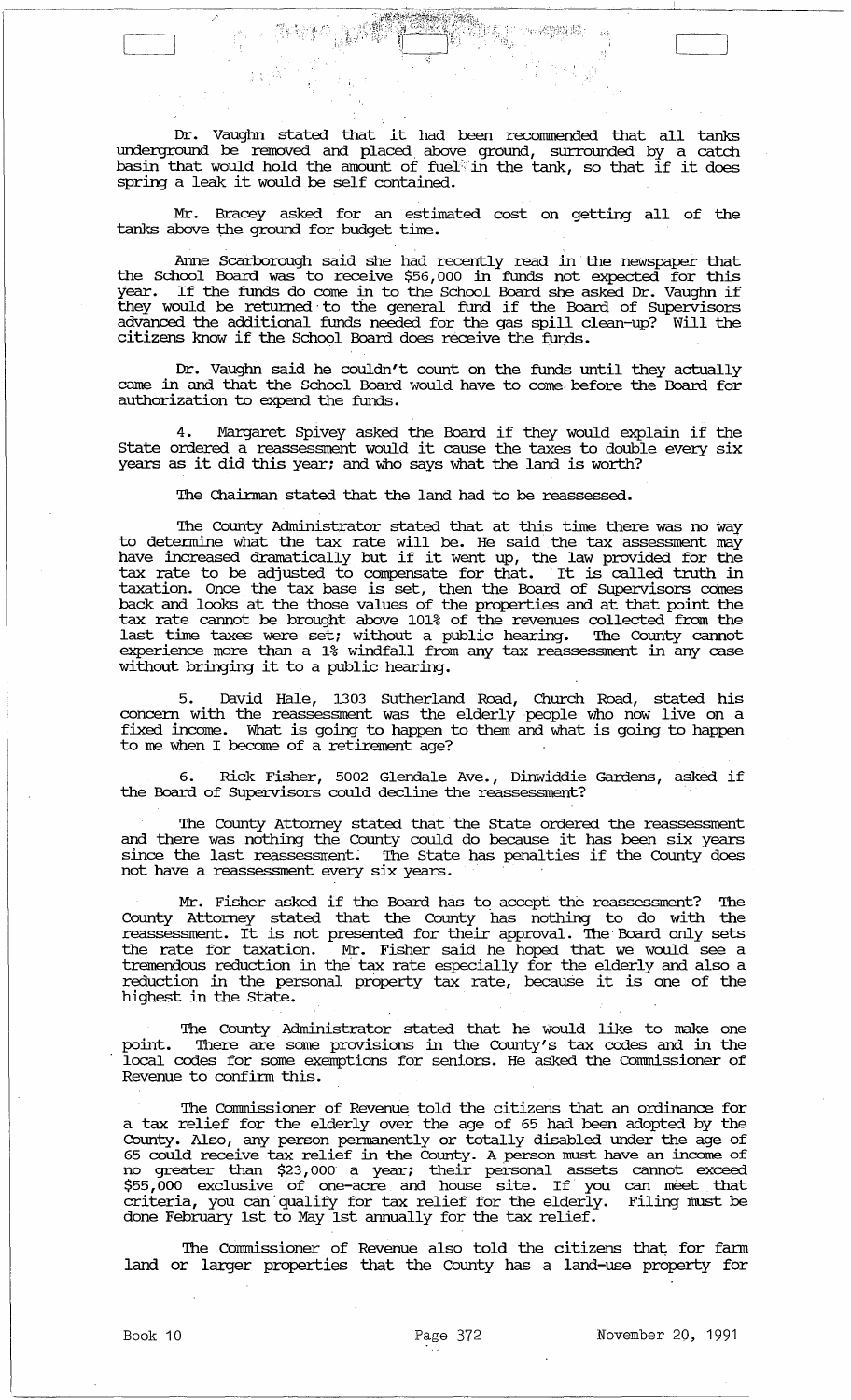helping tax payers too. Qualifying for land use is during the period of September 1st to November 1st.

# IN RE: RECESS

The Chairman declared a recess at 8:48 p.m. The meeting reconvened at 9:00 p.m.

## IN RE: AMENDMENTS TO THE AGENDA

Upon motion of Mr. Bracey, seconded by Mr. Clay, Mr. Clay, Mr. Moody, <sup>"</sup>Mr. Tickle, Mr. Bracey, Mr. Harrison voting "aye", the following amendments were added:

Delete - 7. Delete - 10. Resolution of Appreciation West Petersburg and Vicinity Awareness, Inc.

IN RE: FUBLIC HEARING -- C-91-6 -- CHE'SDIN ANIMAL HOSPITAL

This being the time and place as advertised in the Progress-Index Newspaper on October 6, 1991 and October 13, 1991, for the Board of SUpervisors to conduct a Public Hearing to consider a request for a conditional use pennit to allow Chesdin Animal Hospital to have indooroutdoor runs for their animal hospital.

Mr. Leonard Ponder, Director of Planning, told the Board that Richard and Sharon Grenoble have submitted an application requesting a conditional use pennit to allow them to have indoor-outdoor runs for their animal hospital. In 1984, the Grenobles applied for and were approved for a conditional use pennit to locate and operate an animal hospital on 29.9 acres situated in the Namozine District and designated as Tax Parcel 9-23A. The application submitted by Mr. & Mrs. Grenoble is for the same parcel of property.

The request is for a change in their original conditions to allow outdoor runs for the new hospital when it is built. '!he rest of the conditions have been requested to remain the same.

Dr. Grenoble states that the outside runs are necessary to provide exercise for the animals and the required time to clean the inside kennels. These seem to be reasonable justifications for allowing outside runs.

There have been a few calls about this conditional use permit from neighbors. They have specifically requested that it be moved further back into the property. Several neighbors showed up at the Planning commission meeting and they agreed to the amendment as recommended by the Planning Commission.

#### Planning Commission Recommendation:

This is a difficult case to decide as you have the neighborhood interests competing with the interest of a business that provides a very necessary service to the neighborhood and County. The Planning Commission at its October 9, 1991 meeting, voted to modify condition #8 to read:

8. The veterinary hospital should be sound proofed and odor proofed. '!he outside runs will be allowed with the stipulation that they be concrete and all drainage be directed into the public sewage system. It is also stipulated that the outside runs be used only between the hours of 8:00 a.m. and 6:00 p.m. daily and that they be cleaned by 6:00 p.m. on a daily basis.

With this modification, we recommend C-91-6 to the Board for approval.

No one spoke for or against the conditional use pennit.

Upon motion of Mr. Bracey, seconded by Mr. clay, Mr. Clay, Mr. Moody, Mr. Tickle, Mr. Bracey, Mr. Harrison voting "aye", Dr. Richard Grenoble was granted a conditional use pennit to allow them to have indoor-outdoor runs for their animal hospital with the conditions as recommended by the Planning Commission.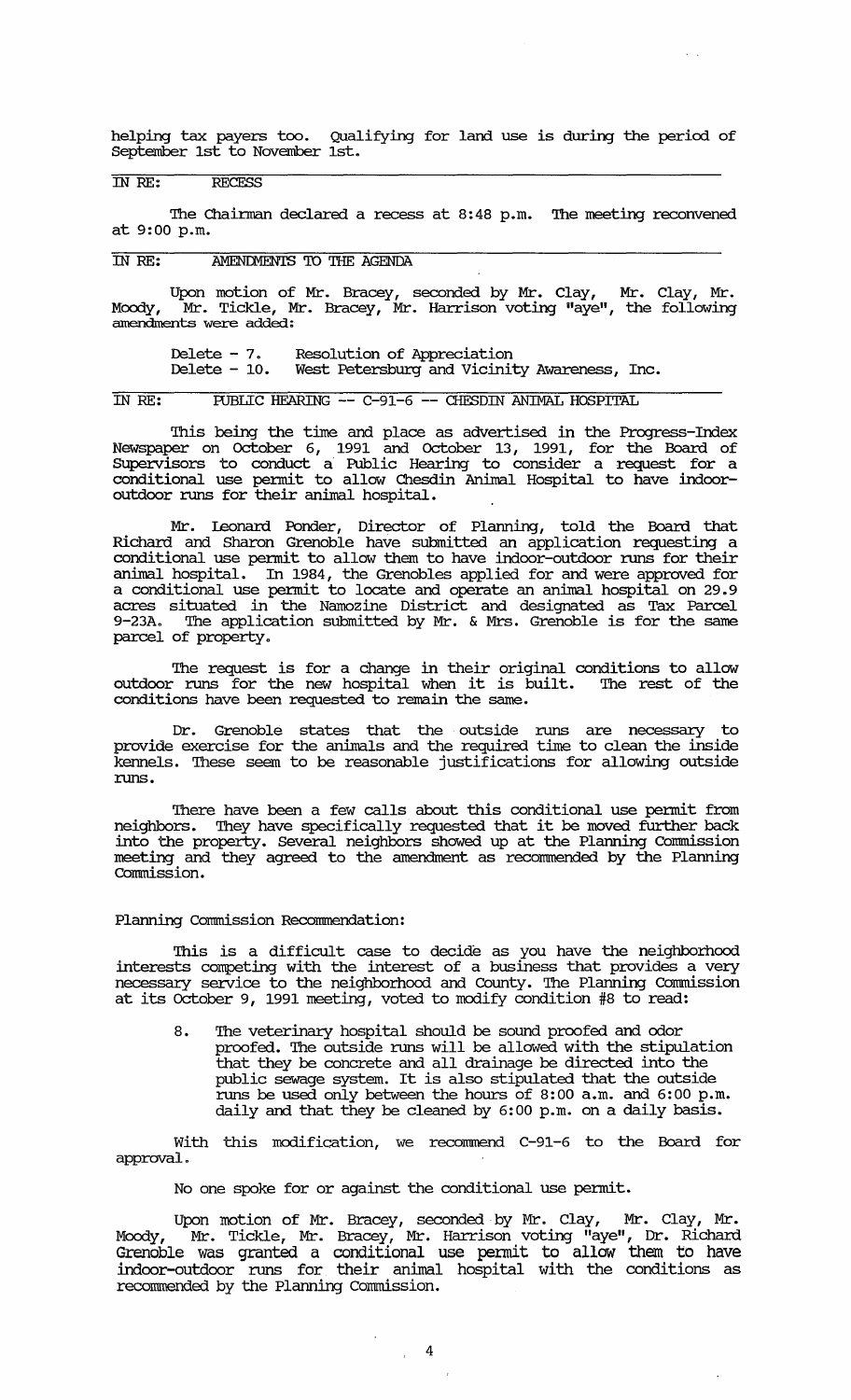IN RE: UPDATE ON REQUEST FOR FIRE TRUCKS

'.' -:.

[--;. .•. U ';':' "-7Z::~pf:~:~rf!l;~'~i'~;;~!-: : jj '~~;

Mr. Donald Porter, Fire Chief, Namozine Volunteer Fire Department, told the Board that the chief's have agreed upon minimum specs that should apply to all fire departments for fire pumpers. He said he could have detailed specs by next week if the Board is ready to bid the trucks out. The company told him there would be a good discount if two trucks were ordered at the same time.

,.

'.' ",'

Mr. Bracey asked if the fire departments were sure these trucks were what the County needs.

Mr. Porter said yes, these minimmn requirements will meet all the deparbnents needs. He also said he Was asking for a 20-year guarantee.

The Chairman commended the fire departments response to the call from the Produce Center. He said many times people were quick to criticize but failed to let people know when someone does a good job.

The Board asked Mr. Porter to get the specs to the County Administrator and he would pass the information on to the Board for their review before authorizing a bid proposal.

#### IN *RE:* ORDINANCE 'IO PROHIBIT oursIDE USE OF TRASH IXJMPSTERS

Mr. Daniel Siegel, County Attorney, asked the Board for authorization to advertise. for a public hearing, an ordinance which the Board had requested, to . prohibit outside use of the trash dumpsters in the County. He told the Board that he also wanted' to talk with the Connnonweal th Attorney to make sure there would be no problem enforcing the ordinance which had been drafted .

. Mr. Moody said he felt the ordinance should be amended to include property owners also, not just residents. .

Upon motion of Mr. Clay, seconded by Mr. Moody, Mr. Clay, Mr. Moody, Mr. Tickle, Mr. Bracey, Mr. Harrison voting "aye", the County Attorney was authorized to proceed with the advertisement for a public hearing the proposed ordinance to amend the Dinwiddie Code to prohibit dumping of solid waste from outside of the County.

The County Administrator told the Board that the signs they discussed had been purchased for the dump sites.

#### IN RE: COUNTY ADMINISTRATOR COMMENTS

1. The County Administrator reminded the Board of the VDOT notices dealing with speed limit reductions, had been included in the packet.

#### IN *RE:* FURCHASE OF MONROE COPIER

The Assistant County Administrator told the Board that there were five copiers on State contract that meet the County's requirements for 30,000 to 50,000 copies per month. (We have been averaging 30,000).

| Monthly<br>Minimum | Per<br>Copy | Company                                                                       |
|--------------------|-------------|-------------------------------------------------------------------------------|
| \$345              | .0115       | Pitney Bowes - $D743 -$ discontinued                                          |
| \$447              | .0149       | $A.B.$ Dick - 2042B - local distributor<br>cancelled 2 appointments           |
| \$486              | .0162       | Minolta - EP5400 - 12 month rental -<br>demonstrated in Richmond              |
| \$357              | .0119       | Monroe - $R I.945DX - 36$ month rental -<br>demon. at Central State           |
| \$480              | .016        | (Select) - 4170 - 12 months rental -<br>Canon $-$<br>demonstrated in Richmond |

 $\overline{\mathbf{y}}$ 

 $\mathcal{M}^{\boldsymbol{\alpha}}$ 

 $V^+$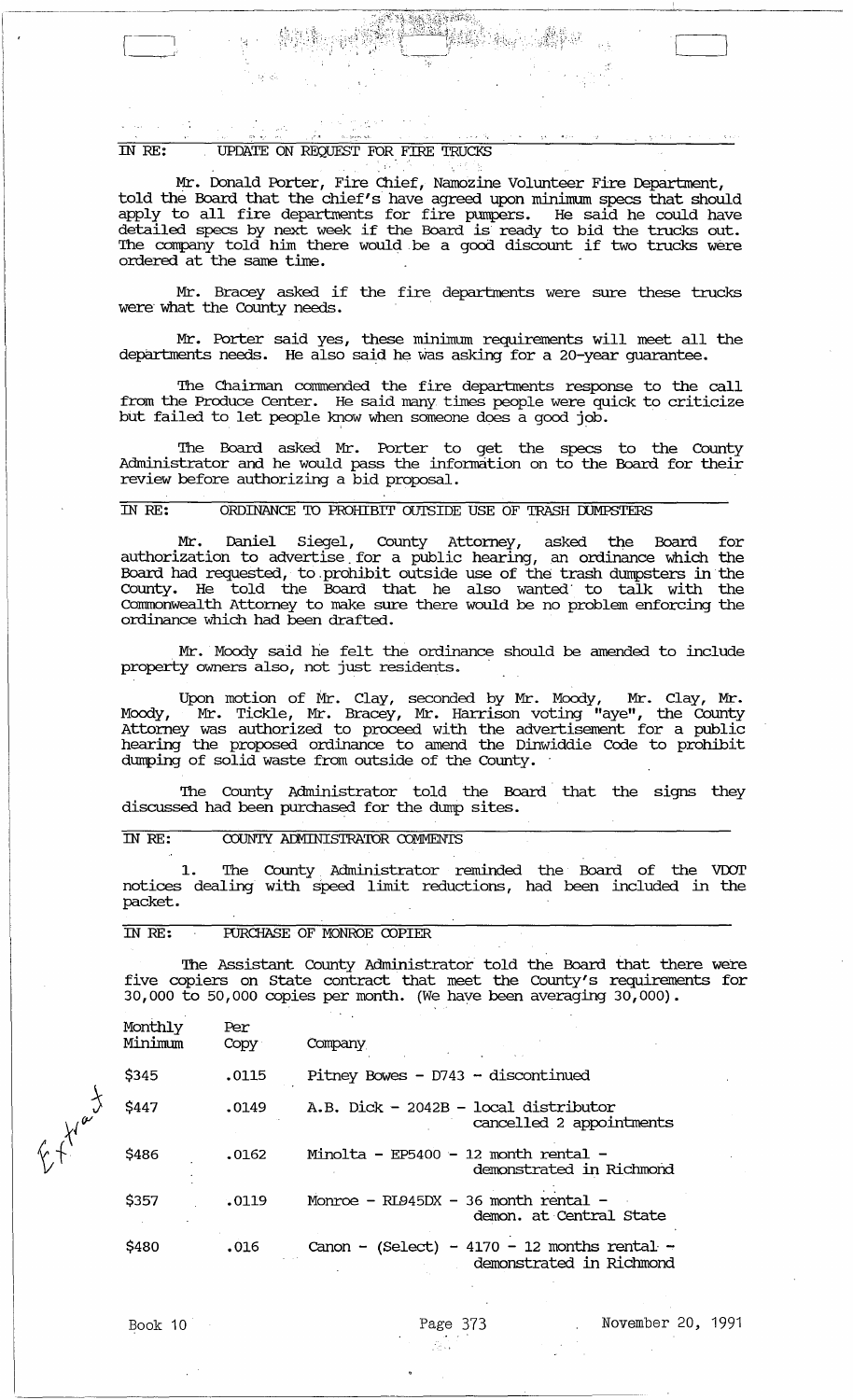The State bid out the copies this year on a cost per copy basis -to include rental/lease, maintenance and supplies in the cost per copy.

After reviewing our evaluation criteria, which was about 23, for the various machines and checking references as well as independent buyer reports, our reconunendation is to select the Monroe RL945DX - which is low bid. We are still gathering infonnation on the various purchase options.

The outright purchase price is \$6,620. The rental price is \$357 per month for 36 months - \$12,852. '!he lease/purchase price is \$241. 22 for 36 months with a \$679.50 buy-out -  $$9,363.42$ . This does not include maintenance at .0066/per copy = \$198/month. No matter which method we select, the funds are budgeted. We would, therefore, request authorization to move forward with obtaining the Monroe RL945DX with the purchase or rental option that will be most economical to the County.

Mr. Clay, Mr. Bracey and Mr. Harrison said they felt it would be more economical to purchase the copier rather than to lease or rent it.

Upon motion of Mr. Bracey, seconded by Mr. Clay, Mr. Clay, Mr. Moody, Mr. Tickle, Mr. Bracey, Mr. Harrison voting "aye", the County Administrator was authorized to proceed with the purchase of the Monroe RL945DX copier off state state contract.

# IN RE: **BOARD MEMBER COMMENTS**

1. Mr. Clay stated that in the past the County had entertained our legislators in order to get acquainted and let them know the needs of the County. He asked if the consensus of the Board was to do the same this year.

Mr. Bracey said he felt we should send our want-needs list this year instead of entertaining them.

The Board told the County Administrator to set the meeting up and to invite the School Board and the Social Services Department as has been done in the past. The three agencies share the expense of the meeting which is usually a dinner meeting.

### IN *RE:* EXECUI'IVE SESSION

Upon motion of Mr. Moody, seconded by Mr. Clay, Mr. Bracey, Mr. Clay, Mr. Moody, Mr. Tickle, Mr. Harrison voting "aye", pursuant to Section  $2.1-344$  (5) Industrial, and Section  $2.1-334$  (6) Investment of Public Funds, of the Virginia Freedom of Information Act, the Board moved into Executive Session at 10:07 p.m. A vote having been made and approved, the Board returned into open session at 11:33 p.m.

# IN RE: CERTIFICATION OF EXECUTIVE MEETING

Upon motion of Mr. Clay, seconded by Mr. Bracey, Mr. Bracey, Mr. Clay, Mr. Harrison, Mr. Tickle, Mr. Moody voting "aye", the following certification resolution was adopted:

WHEREAS, the Board of Supervisors of Dinwiddie County convened an Executive Meeting on this date pursuant to an affinnative recorded vote and in accordance with the provisions of The Virginia Freedom of Information Act; and

WHEREAS, Section 2.1-344.1 of the Code of Virginia requires a certification by the Board of supe:rvisors of Dinwiddie County, that such Executive meeting was conducted in conformity with the Virginia law;

NOW THEREFORE BE IT RESOLVED that the Board of Supervisors of Dinwiddie County, Virginia, hereby certifies that, to the best of each member's knowledge, (1) only public business matters lawfully exempted from open meeting requirements by Virginia law were discussed in the executive meeting to which this certification resolution applies; and (2) only such public business matters as were identified in the motion convening the executive meeting were heard, discussed or considered by the Board of Supervisors of Dinwiddie County, Virginia.

 $\frac{1}{3}$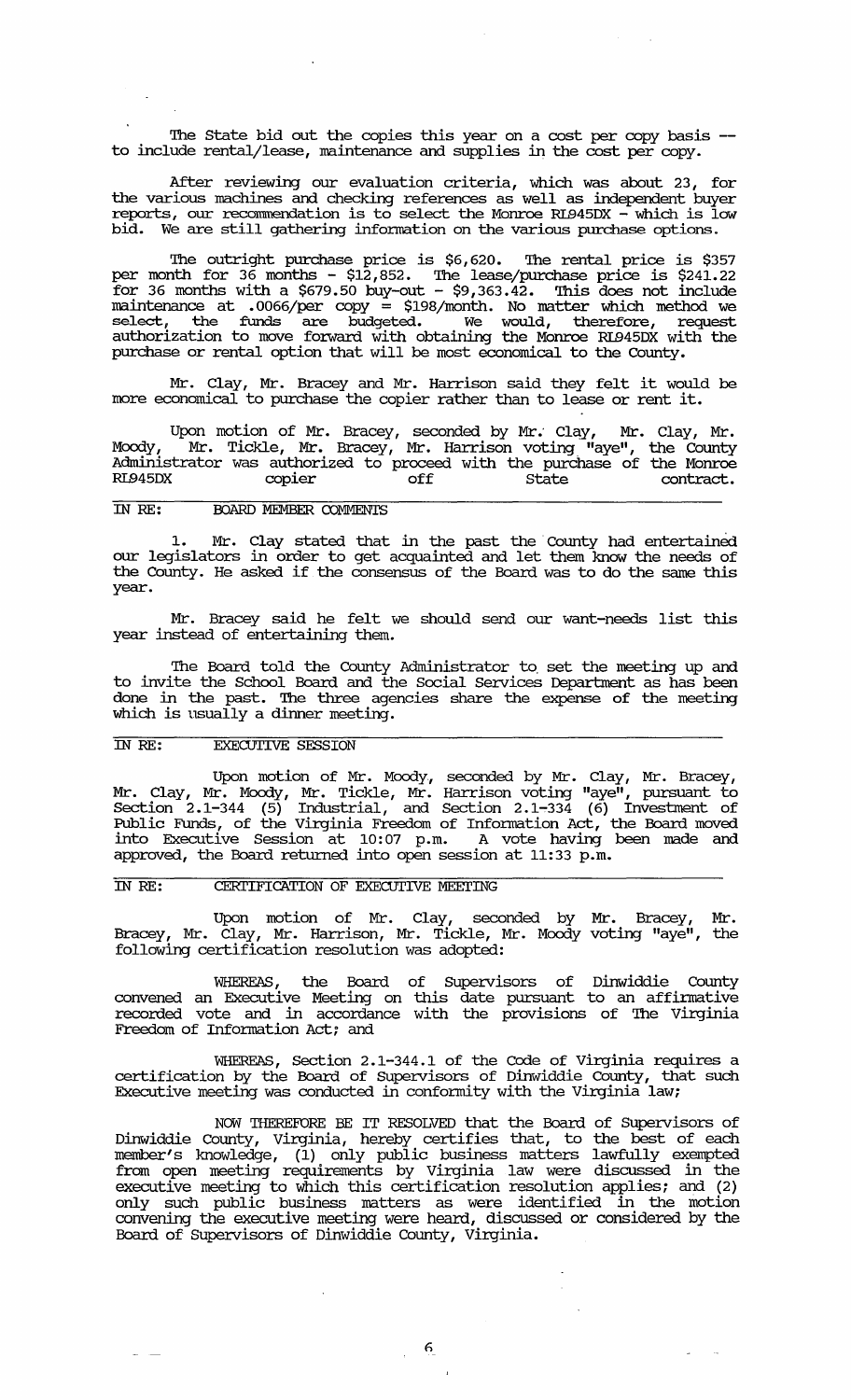IN RE: **RESOIUTION AUIHORIZING CONSTRUCTION OF A WASTEWATER TREATMENT** PLANT PLANT THE SECOND SECOND CONTROL CONTROL CONTROL CONTROL CONTROL CONTROL CONTROL CONTROL CONTROL CONTROL CONTROL CONTROL CONTROL CONTROL CONTROL CONTROL CONTROL CONTROL CONTROL CONTROL CONTROL CONTROL CONTROL CONTROL CONTRO

第。<br>第

." :"

Upon motion of Mr. Clay, seconded by Mr. Moody, Mr. Bracey, Mr. Clay, Mr. Moody, Mr. Tickle, Mr. Harrison voting "aye", the following resolution was adopted: .

WHEREAS, the Board of Supervisors of Dinwiddie County, Virginia, (the "Board") adopted certain resolutions on August 21, 1991, which authorized the Dinwiddie County Water Authority (the "Authority") to continue with necessary engineering, permitting and construction plans for a wastewater treatment plant to be located on Rohoic Creek (the "Plant") to serve the projected needs of citizens of Dinwiddie County (the "County") given current growth patterns of the County and the Preliminary Engineering Report of the Authority's Engineers; and,

\ WHEREAS, representatives of the Authority have appeared before the Board and discussed plans and costs, associated with the construction of such Plant and of the Authority's inability to financially support a financing for such Plant based on expected revenues from the Authority's system; and

WHEREAS, after due consideration and consultation with the Authority the Board deems that it is necessary and advisable for the health, safety and welfare of the citizens of Dinwiddie County and to promote the economic integrity. of the County that the Authority construct and equip such a Plant to serve the service area with expansion thereof,

NOW THEREFORE BE IT RESOLVED, that the Board of Supervisors of Dinwiddie county, Virginia does hereby authorize and direct the Authority to continue with the necessary planning and expenses associated with the engineering, permitting and construction of the Plant; 'and

BE IT FURTHER RESOLVED, that the Board of Supervisors of Dinwiddie county, Virginia, authorizes the Authority to take such action as is necessary or appropriate to apply to the U.S. Farmers Home Administration for the sale of the Authority's revenue bonds for financing of such Plant with the intention that' such bonds 'will be supported, in addition to available revenues from the Authority's system, by annual appropriations by the Board of any deficit in debt service amounts. The Board understands that it cannot bind future Boards of Supervisors to make such appropriations, but the Board will make such appropriations as may be necessary to pay any deficit in debt service amount on such Bonds; and

BE IT FURl'HER RESOLVED, that the Board of Supervisors of Dinwiddie County, Virginia, hereby expresses its intention to provide for the costs of any engineering, permitting and construction of the Plant, including land acquisition, with its agreement to appropriate' funds necessary to provide for any deficit in debt service payments for the Authority's interim financing of such costs prior to obtaining funds from long-tenn financing of the Plant through the issuance of bond anticipation notes; and

PROVIDED, HOWEVER, 'any financing to be undertaken by the Authority which is expected to be supported by appropriations from the Board shall be so undertaken only upon the direction of and with the prior written consent of the Board. 'Ihe County Administrator and the County Attorney are hereby directed to review appropriate alternatives for interim and long-tenn financing of the Plant and to" work with the Authority's representatives on the same for review by the Board.

This resolution shall be immediately effective.

IN RE: BID TO PURCHASE OF SEVEN ACRES OF PROPERTY

 $\top$  Upon motion of Mr. Moody, seconded by Mr. Clay, Mr. Bracey, Mr.  $\epsilon$  Clay, Mr. Moody, Mr. Tickle, Mr. Harrison voting "aye", the Director of  $\gamma'$  Planning was authorized to submit a bid on behalf of the County to  $\chi$   $\Lambda$  purchase two parcels of land, a total of seven acres, north of Rohoic . Elementary School for future economic development purposes.

 $\begin{array}{|c|c|} \hline \quad \quad & \quad \quad \\ \hline \quad \quad & \quad \quad \\ \hline \quad \quad & \quad \quad \\ \hline \quad \quad & \quad \quad \\ \hline \quad \quad & \quad \quad \\ \hline \quad \quad & \quad \quad \\ \hline \quad \quad & \quad \quad \\ \hline \quad \quad & \quad \quad \\ \hline \end{array}$